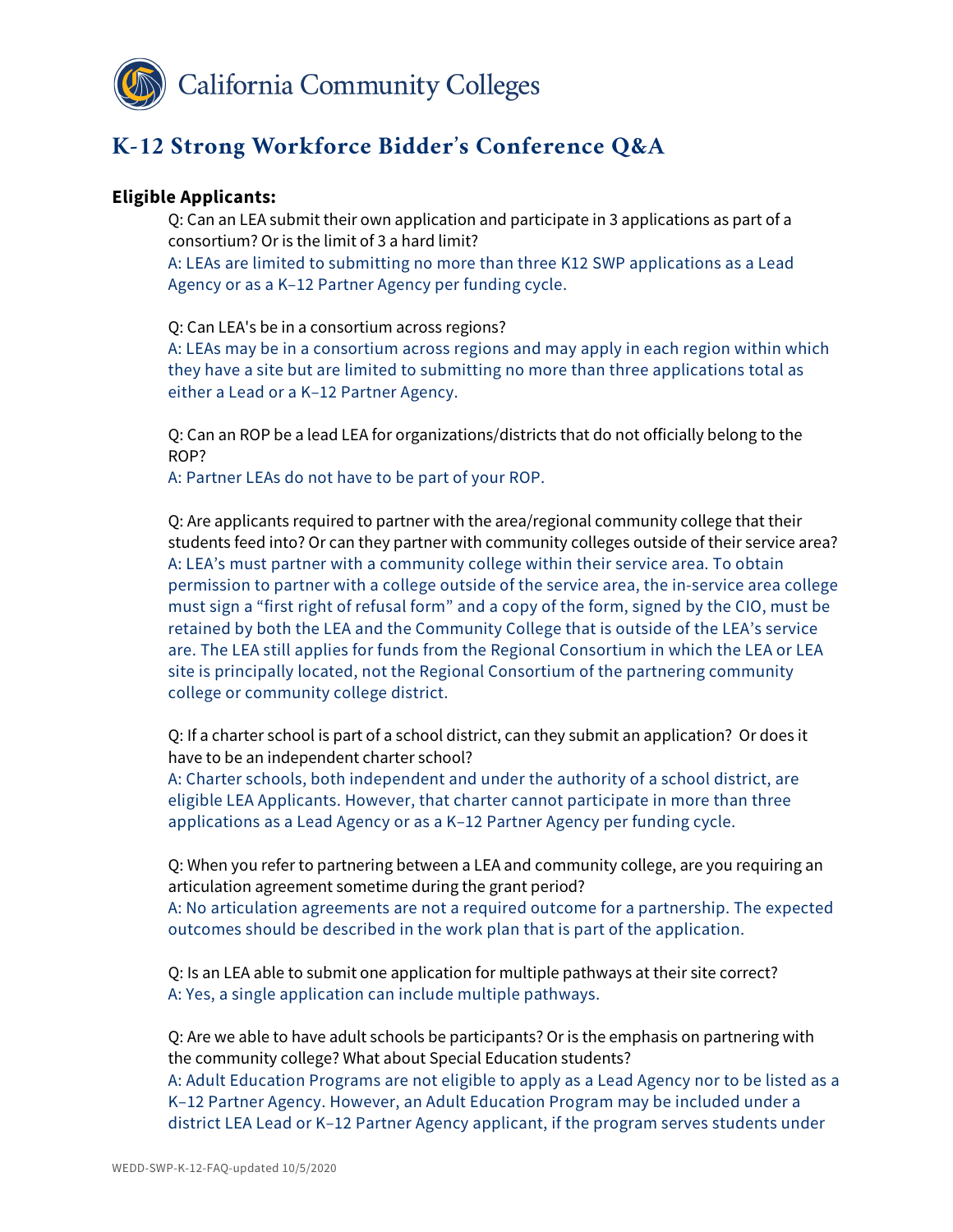the age of 18, as approved by the local board. Adult Education Programs may also be included in the application as a Collaborative Partner, working with K–12 LEAs, community colleges, and other stakeholders to support pathways to higher education and employment for all students (page 9 of RFA).

### **Application Specifics:**

Q: Should we include data in our Problem Statement?

A: Yes, your Problem Statement should be evidence-based and cite data that supports the stated needs.

Q: Are districts limited to writing the grant to fund only the specific industry sectors prioritized in our region?

A: The intent of the K12 SWP is to fund programs and pathways at the K–12 level that are responsive to the regional priorities and are aligned with regional workforce needs.

Q: Are letters of commitment from a partner community college required? If not, how do applicants demonstrate they have approval for proposed partner activities from the community college if letters of support are not required?

A: Letters of commitment are not required however, applicants must include contact information for all identified partners and all partners will be included in application communications. The LEA–community college collaboration is a mutually beneficial partnership and all parties should be made aware of and agree to proposed activities.

Q: Are the local community colleges limited to partnering with 3 entities? A: No, since community colleges cannot be Lead applicants they may partner with multiple (more than 3) LEAs.

#### **CTEIG Evaluation:**

Q: CTEIG is only requiring a copy and paste from the 2019-20 High Quality CTE Program Evaluation, will that be acceptable for the Strong Workforce K12 RFA? A: The 2019-20 High Quality CTE Program Evaluation will be acceptable if it was submitted previously. If you are a brand new applicant, you must fill out the 2020-21 High Quality CTE Program Evaluation.

Q: Can the High Quality CTE Program Evaluation be uploaded to NOVA or does everything need to be retyped into the platform?

A: The 2019-20 High Quality CTE Program Evaluation should be completed off line and uploaded in "Supporting Documents" tab of the NOVA system.

Q: The RFA states, "2018-19 High quality CTE Program Evaluation" is that supposed to be 2019-20?

A: The RFA has since been updated to align with CTEIG's requirements. The 2019-20 High Quality CTE Program Evaluation is acceptable for those reapplying while new applicants must upload the 2020-21 High Quality CTE Program Evaluation.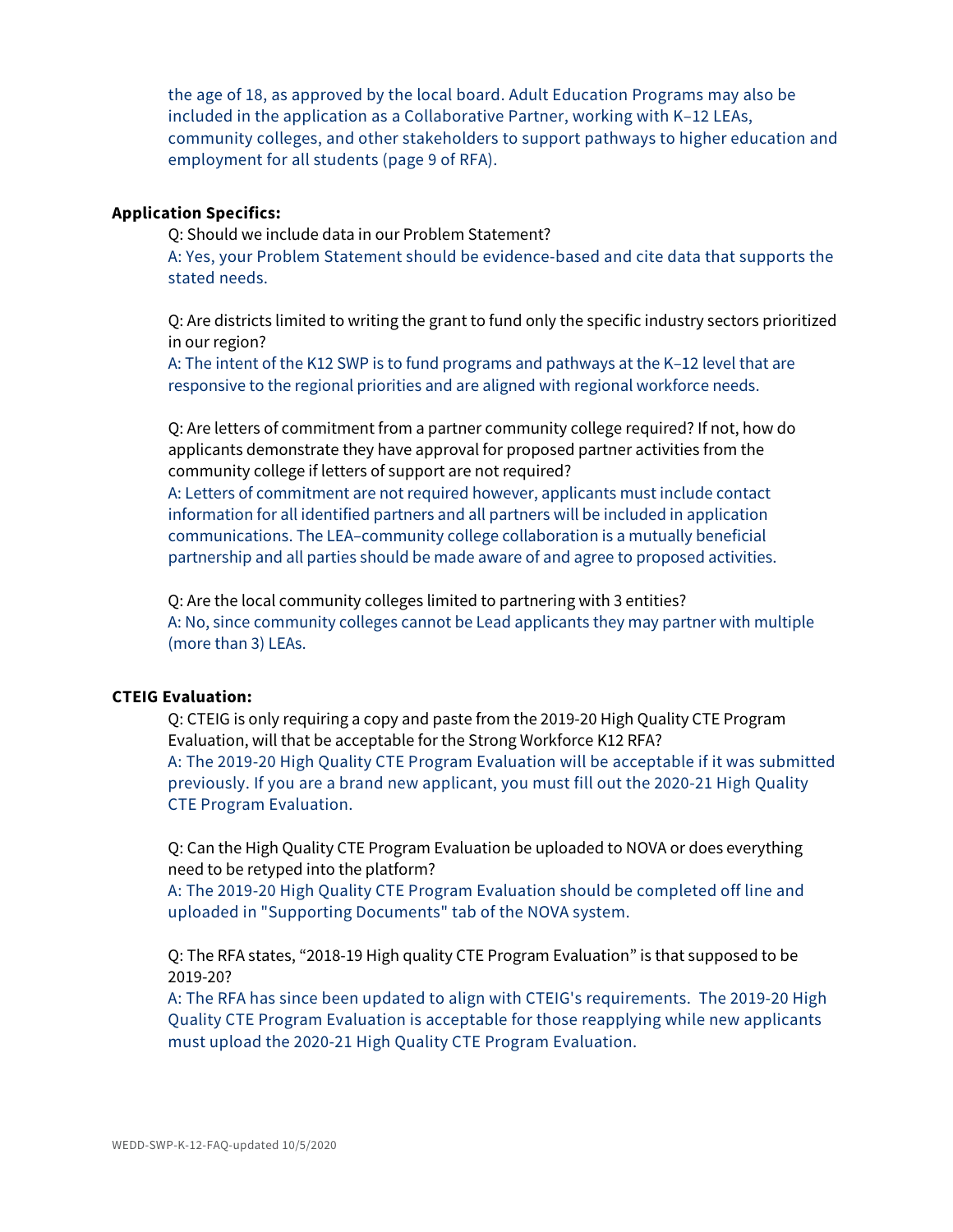#### **ADA:**

Q: How is elementary school ADA entered if they are partner agencies in the grant since (they were not included in the pull down last year) and they do not have HQT evaluation forms. A: ADA is captured starting at 7th grade through 12th grade.

#### **Scoring & Evaluation:**

Q: Does the region decide which application is funded, and is there a correlation between the scoring points and the percentage of funds requested to the funds awarded? A: Each Regional Consortium has a K12 Selection Committee that is responsible for reviewing and scoring applications within its region. The K12 Selection Committee can take a variety of factors into consideration in making their funding decisions and are not required to fund the highest scoring applications if these applications are determined not to align with the regional plans or do not meet regional economic needs.

Q: If an area is required but not scored, how do we account for that in the overall scoring? For example, if a section is left out, like documentation or pathway info, do points need to be taken away? If so, how many?

A: Sections of the application identified as "required" but not scored must be completed and/or included to be considered for award. While these sections are not scored they must be completed to be considered for funding. See page 21 of the K12 SWP RFA for a complete list of sections.

Q: Is there a reason that the grant review committee would choose to not fund one of the highest scoring applications, yet choose to fund several other lower scoring applications? Who is providing oversight to prevent "politics"?

A: The purpose of the Selection Committee is to award funds to those plans/programs that are most responsive to the region's economic priorities, labor market needs, and consortium goals. At the start of the review process each regional Selection Committee elects a chair and/or co-chairs depending upon the size of the region and the number of applications anticipated. The primary role of chairs is to facilitate the scoring and deliberation process. The K12 Selection Committee can take a variety of factors into consideration in making their funding decisions and are not required to fund the highest scoring applications if these applications are determined to be duplicative in nature, not aligned with the regional plans, or do not meet regional economic needs.

#### **Unemployment Rate:**

Q: What is the CA unemployment rate that we'll be comparing to? A: Per the California Workforce Innovation and Opportunity Act 2019–20 an Area of Substantial Unemployment is defined as at or above 6.451%.

Q: Will local unemployment rate be evaluated at the sub-county/city level this time to account for differences?

A: Unemployment rate is evaluated at the County level.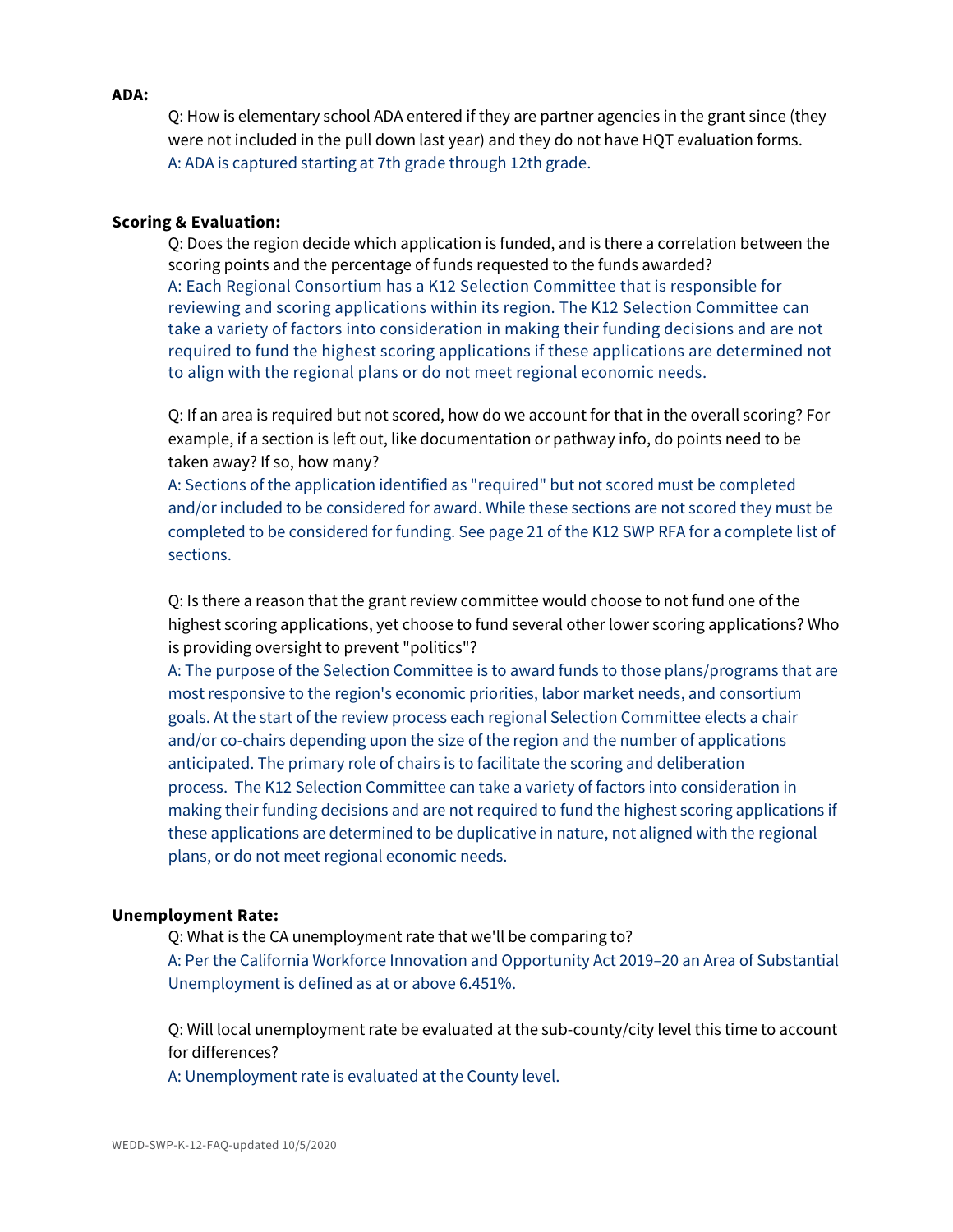Q: Is unemployment rate data from one specific month or an average of 12 months? A: The State unemployment rate is based on a 12 month average. The 6.451% that is referenced in the RFA was last captured in February from the California Workforce Innovation and Opportunity Act 2019-20.

# **Allowable Expenditures:**

Q: Can SWP K12 funds be used to pay for student internships?

A: Funds may not be used to compensate students in an internship environment. Funds may be used to provide student supports such as costs associated with supporting students to find, apply, and interview for internships.

Q: Can SWP K12 funds be used to pay for tutoring services and cohort coaches to support students in their classes?

A: Yes, K12 SWP funds can be used to pay the salaries of certified and classified staff directly supporting your CTE program/pathway.

Q: Can SWP K12 funds be used to pay for scrubs for students who need them to participate in an internship?

A: Materials (Scrubs) may be purchased and kept on site for the interns to use. The intern is not allowed to keep the materials (scrubs) once the internship has concluded.

Q: Can SWP K12 funds be used to pay students that go to school but also do on the job training?

A: No, K12 SWP funds cannot be used to pay students since this would be considered a gift of public funds, which is prohibited by law.

Q: Are subcontractors with non-LEAs (or ROPs, COEs) to deliver student services an allowable use of funds?

A: Grantees may utilize funds to contract for services. LEA's must adhere to district contracting and procurement guidelines. Grantees should consider how these services would be provided post the grant funding to ensure sustainability of the program.

Q: Can a district retain a Chamber of Commerce to help create student internships? A: Grantees may retain the services of an intermediary to assist in the creation of student internships. LEA's must adhere to district contracting and procurement guidelines. They should consider how these services will be provided post the grant funding to ensure sustainability of the program.

Q: Can SWP K12 funds be used to pay for consultants that are helping us build the pathways? A: Grantees may procure the services of subject matter experts to assist in the development of career pathways. They must adhere to district contracting and procurement guidelines.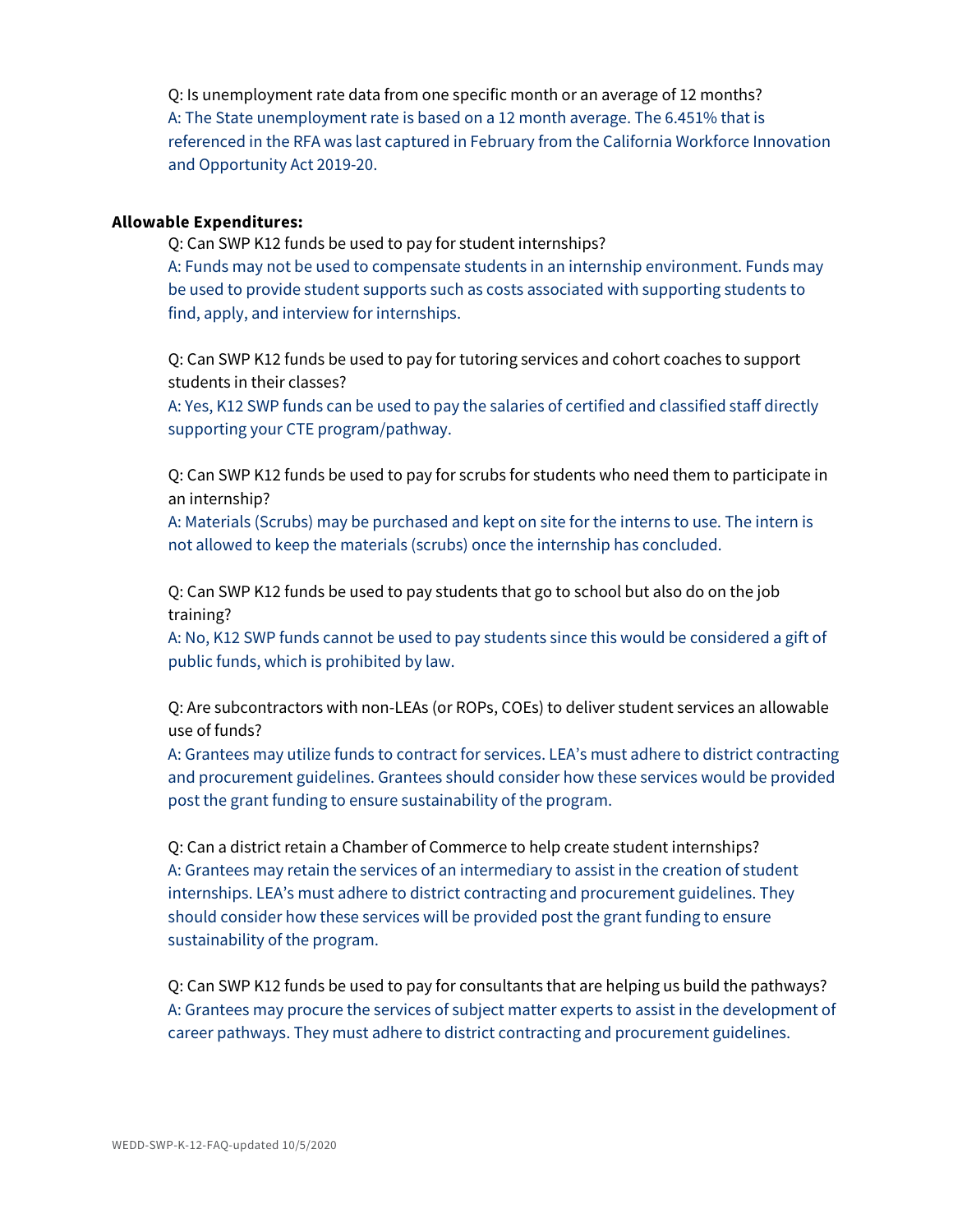# **CTE Credentials:**

Q: Are the Strong Workforce K12 grant funds only to be used for CTE credentialed teachers and to be coded as a CTE course in CALPADS? A: Yes, these are CTE specific funds and must be used and coded that way.

Q: Can coaches or consultants be paid through CTEIG dollars even if they do not have a CTE credential, as long as the program is taught by a CTE credentialed teacher? A: Coaches and consultants can be paid for with CTEIG dollars, but they will have to specifically explain how they support CTE.

Q: Can you use K12 SWP money to pay for Contract Education through a community college for a college instructor to come to the HS campus to teach a specific class that the school wants to start a pathway in but is not able to hire a CTE credentialed teacher? A: We would encourage CC's and LEA's to consider dual enrollment as an alternative option. Community colleges may obtain apportionment funding for courses taught as part of an AB288 agreement. This type of partnership builds seamless transitions from HS to Community College within a designated pathway and allows for CTE courses to be taught during the day within the bell schedule at a partner high school.

Q: Can Strong Workforce K12 grant funds be used for career pathway expenses, for courses/programs that are not technically CTE (7000/8000 course code)? A: Yes, provided the courses are a part of the documented pathway and are not the only courses being offered in the pathway.

Q: Many of our adult school teachers have been working as full-time high school CTE teachers. However, their budgeted goal code is linked to the ROP center (4630) rather than goal codes 3800 or 6000. Does their actual job (HS CTE teacher) trump their goal code? A: Yes, the job role should trump the goal code.

# **Matching:**

Q: Will CTEIG be an allowable monetary match? A: No per the legislation CTEIG is not an allowable match source (see page 13 of the RFA for acceptable financial match sources).

Q: What is the difference between in-kind and financial matching? What are some examples of acceptable and unacceptable matching fund sources?

A: In-kind refers to non- cash or monetary resources, for example the donation of equipment, services and/or supplies. These sources are not considered monetary and cannot be included as match.

Q: Would match funds from the community college count as financial match? A: Yes, this type of blending is encouraged to leverage funding for a successful pathway improvement.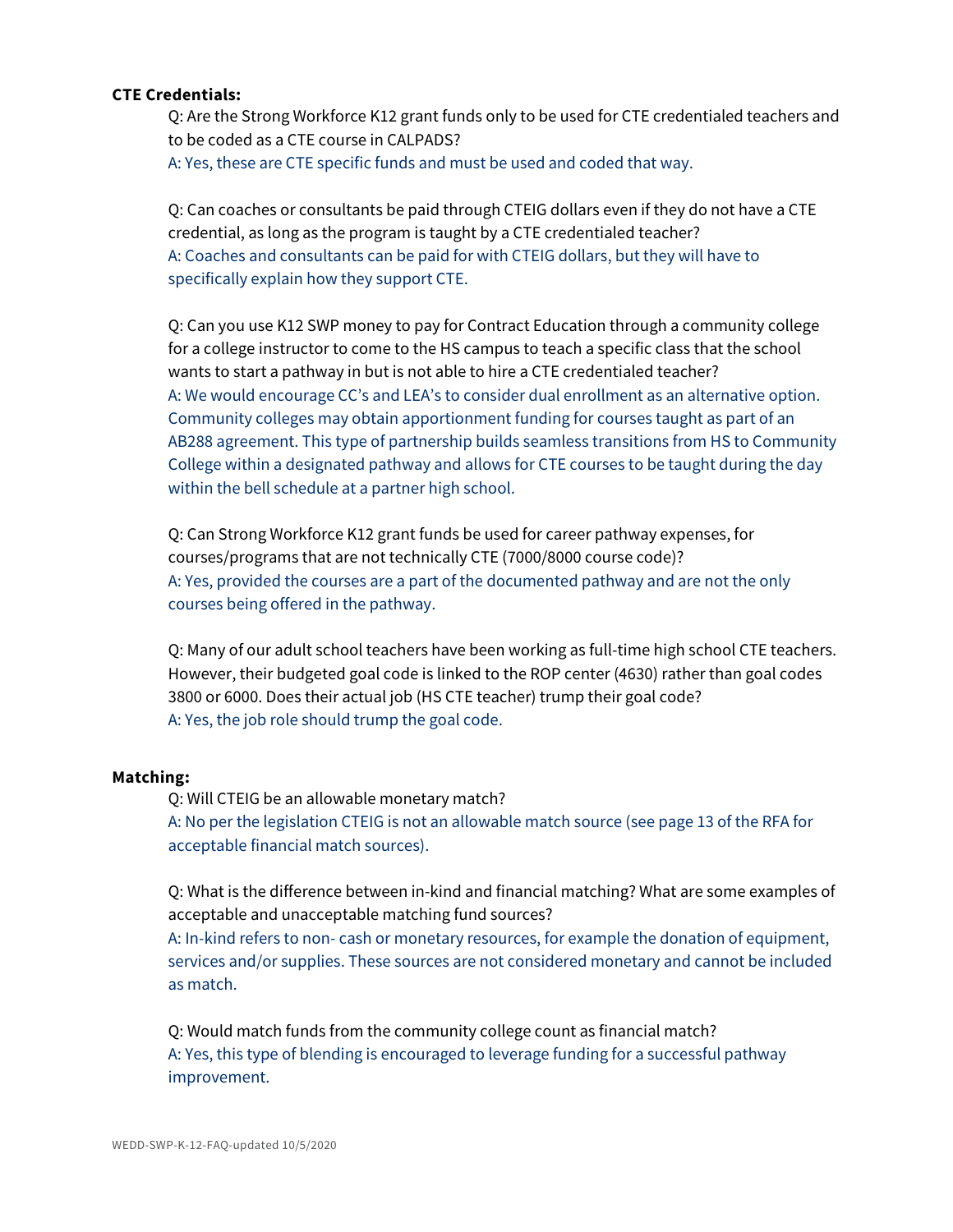Q: Can you explain the rationale behind requiring a 2-1 match for LEAs?

A: This is a legislative requirement per Education Code, Sections 88828  $(c)(1)(A)(B)$ .

Q: If an application does not meet the requirements of the match, will that application still be scored?

A: No, an application that does not meet the proportional dollar match is ineligible and will not be scored or considered for award.

Q: Do matching funds need to be goal coded 3800?

A: They can be goal coded as 3800 or 6000; this is what is required for CTEIG.

Q: Does the match all have to come from the current application year or can it come from the total years covered by the grant?

A: Match should be expended at the same rate that grant dollars are expended. The match should be captured quarterly and reported in the NOVA reporting system.

Q: Salaries can be used correct? If so, then non CTE credentialed teachers such as English credential can be used to match if they are guiding part of the instruction for college and career exploration?

A: Salaries used as match must be proportional to what is applicable to the grant-funded program. For example: if an English teacher has 5 classes during the day and only 2 of those classes are taught as part of the CTE pathway then the proportion of their salary that is the 2 classes is what can be used as match for the grant. Time and effort needs to be documented to demonstrate that this is being used as match.

Q: How can a teacher's salary be counted as a match (funds from local funds)? I thought salary and persons' time is considered in-kind?

A: Salaries used as match must be proportional to what is applicable to the grant-funded program. For example: if an English teacher has 5 classes during the day and only 2 of those classes are taught as part of the CTE pathway then the proportion of their salary that is the 2 classes is what can be used as match for the grant. Time and effort needs to be documented to demonstrate that this is being used as match.

Q: Why do community colleges in the SWP grant have NO match required but K12 districts do? A: That is how the legislation was written, per Education Code, Sections 88828 (c)(1)(A)(B).

# Q: Are LCFF considered in-kind or actual monetary?

A: LCFF funds are considered cash match as long as they are used for the direct benefit of the program being funded by SWP K12 funds.